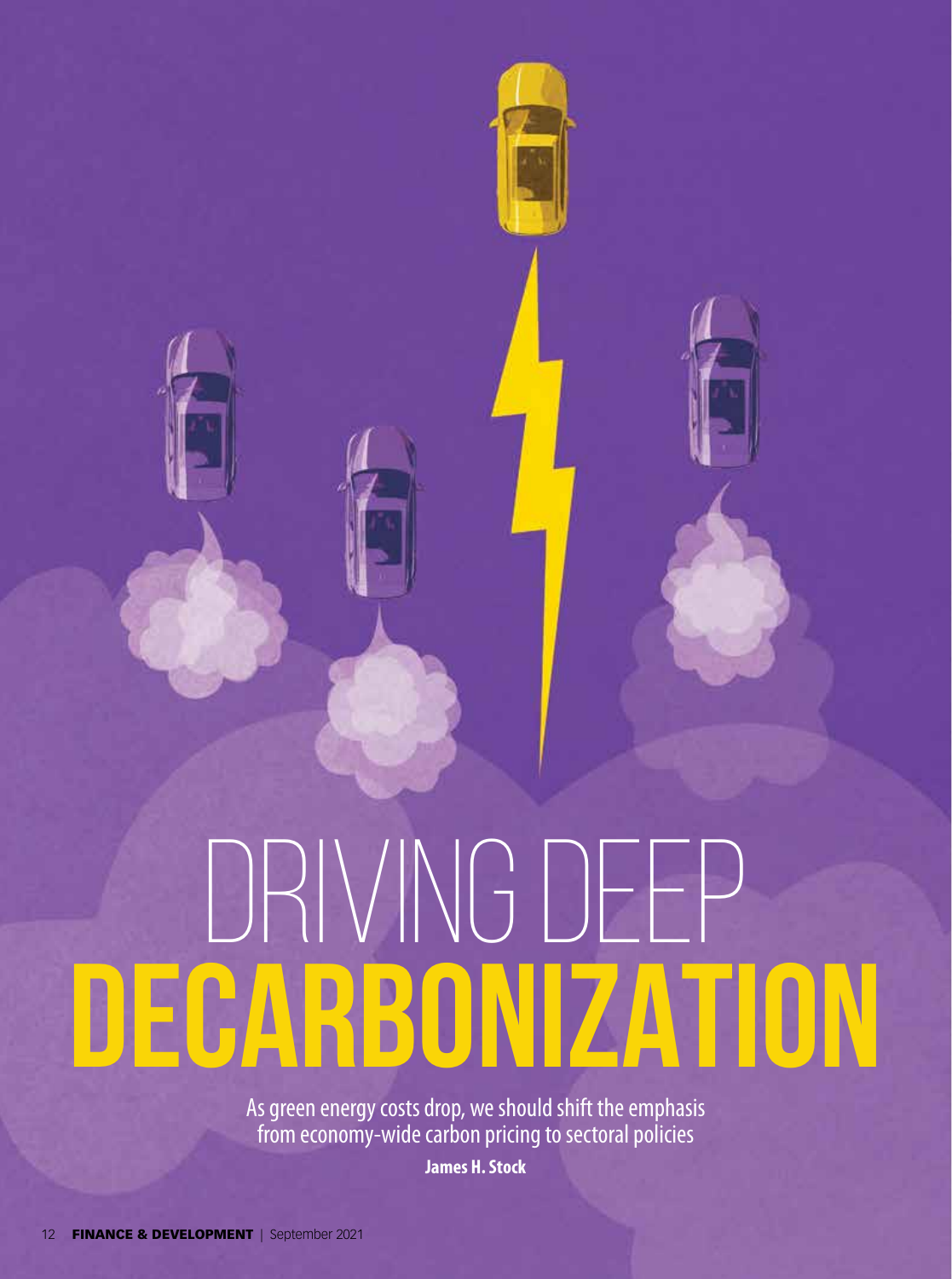

orld leaders have accepted the warnings of scientists that global temperatures must increase by no more than 1.5 or 2 degrees Celsius to avoid severe damage to the Earth's ecosystems and to human health and welfare. According to recent surveys, the general

public increasingly agrees on the need for climate action.

As a result, many countries and some subnational entities have set ambitious targets for reducing greenhouse gas emissions. This past spring, the United Kingdom adopted a target of 78 percent emissions reductions by 2035, relative to 1990 levels. In the United States, the Biden administration announced a (nonbinding) goal of reducing net greenhouse gas emissions by 50–52 percent by 2030, relative to 2005. At the subnational level, several US states, including California, Colorado, Massachusetts, and New York, have legislated targets to approach or reach net zero emissions by 2050.

The climate crisis is too important to let these goals turn into failed promises. What policies are needed to turn these ambitious targets into action?

Economists' standard prescription is to implement a robust economy-wide price on carbon. A carbon price that starts at a moderate rate and grows predictably will incentivize individuals to use lower-carbon sources of energy than fossil fuels and will induce firms and power generators to switch away from fossil fuels to low-carbon primary sources of energy. An economy-wide carbon price efficiently obtains emissions reductions from sectors or uses where they are least costly while keeping costs manageable in applications difficult to decarbonize. Moreover, depending on how it is implemented, revenues from a carbon price can be used to reduce distortionary taxes elsewhere or to provide needed public investment.

A frequent response to this prescription is that it ignores the political reality that carbon pricing, especially through a carbon tax, is unpopular. Despite considerable efforts over decades, only a small fraction of worldwide carbon emissions is

covered by a carbon pricing program, and among those programs that do exist, the carbon price is typically low.

Now there is an additional reason to question this focus on economy-wide carbon pricing: it was developed when green energy was expected to remain far more expensive than fossil fuels. In many parts of the world, however, green energy, especially wind- and solar-generated power, is either less expensive than fossil fuel generation or is likely to become so soon. Costs of technologies to use green electricity—electric vehicles, for example have also fallen dramatically. How does climate policy advice change for a world where it could be cheaper to be green?

# Three externalities

Policies for the energy transition confront (at least) three externalities: the greenhouse gas externality; the innovation externality; and, in some cases, network (or chicken-and-egg) externalities. The greenhouse gas externality arises because the cost of damages to others, now and in the future, is not borne by those who burn fossil fuels. The innovation externality arises because the financial gains from innovation generally cannot be fully appropriated by the innovator. This externality justifies public financial support for basic research but also extends to other aspects of innovation, such as non-appropriable learning by doing in production and management. In the context of the energy transition, the network externality typically stems from built infrastructure. An example is electric vehicles (EVs) and charging stations: a lack of charging stations holds back demand for EVs, but a lack of these vehicles holds back the private supply of charging stations. In this case, there can be two stable equilibria: one with few EVs and charging stations and one with many EVs and charging stations.

Environmental economists have historically focused on the greenhouse gas externality, and with good reason: for the past hundred years, it has been significantly cheaper to emit carbon dioxide than not to when producing and using energy. When that is the case, the goal of climate policy is to encourage efficient self-restraint through policies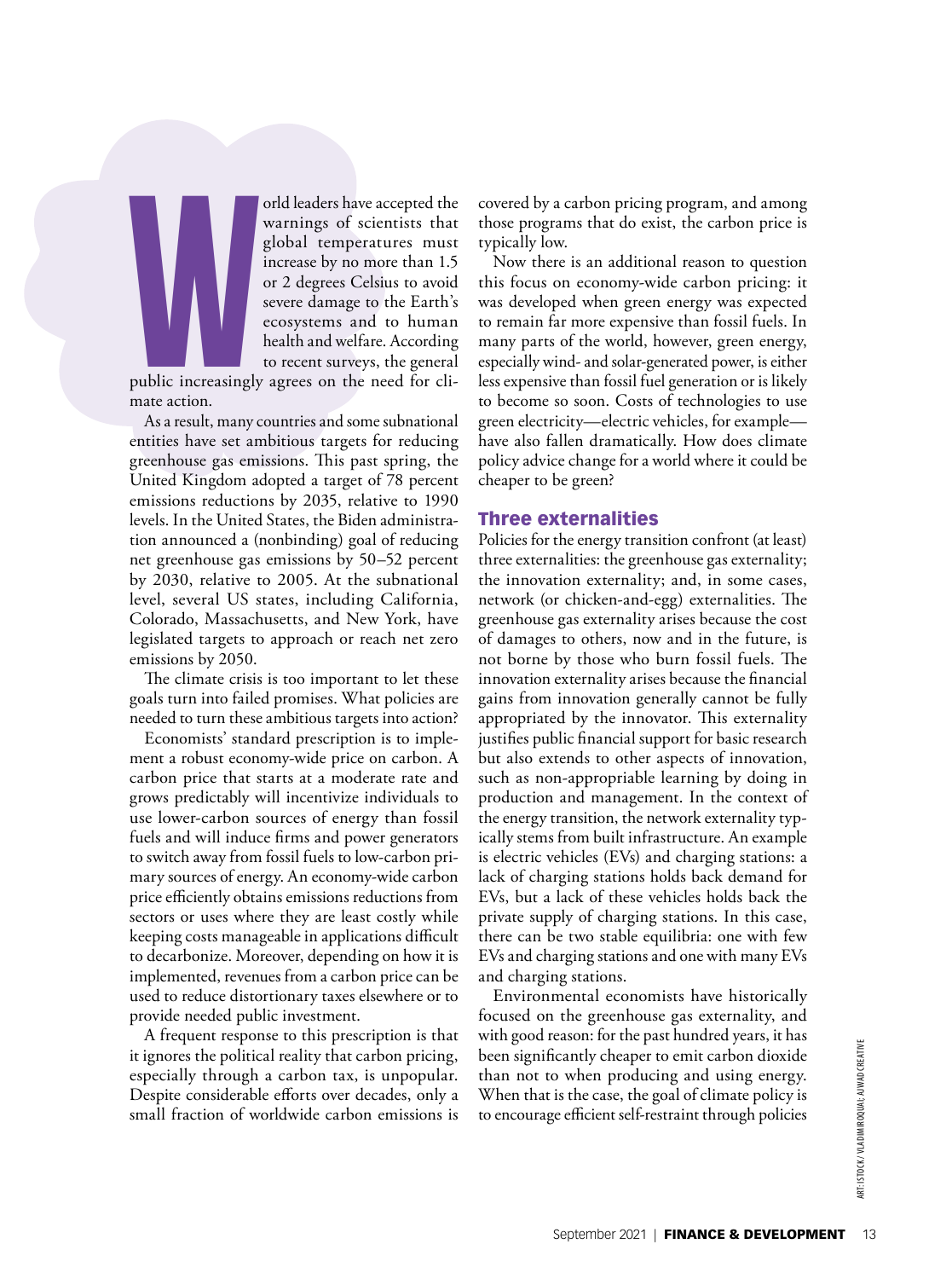such as carbon pricing and energy efficiency standards and to encourage changes in behavior, such as flying and driving less.

But two things have changed. First, the cost of *producing* clean electricity by wind and solar power has fallen dramatically, to the point that, in some parts of the United States, building new grid-scale solar and wind systems is less expensive than running existing coal and natural-gas-fired generators. Second, for some applications the cost of *using* clean energy may soon be lower than that of using fossil fuels, although this varies a good deal depending on the sector.

## Making it cheaper to be green

The prospect of cheap green energy requires a fundamental shift in how we think about climate policy—from how we can make it more expensive to be dirty to how we can make it cheaper to be green. Whether we actually reach a low-cost green equilibrium is far from certain, however: whether we get there, and how quickly, hinges on policy.

With multiple market failures, efficient policy needs multiple policy instruments. Because all sectors and all countries are different, there is no single elegant one-size-fits-all combination of instruments. Rather, the most efficient suite of policies for one sector is generally not the most efficient suite for other sectors. An efficient mix of climate policy instruments must be crafted to address market failures, technological status, and institutional challenges at a more nuanced level.

Consider, for example, light- and medium-duty vehicles. The price of a new EV is on track to fall below that of comparable conventional internal combustion engine vehicles during this decade. This price decline is driven by the ongoing, remarkable decline in battery prices, manufacturers' increasing experience in producing EVs, and improved battery technologies on the horizon. Moreover, EVs are less expensive to operate and maintain than conventional vehicles.

But the transition to EVs is not a sure thing, and in any event it can be expedited and supported by policy. In particular, the chicken-and-egg externality of charging stations poses some significant challenges. Absent adequate slow (level 2) charging stations, EV owners must provide their own charging capacity—which means a dedicated parking space where they are able to install a charger. Not surprisingly, EV purchases heavily skew toward higher-income families with their own garages, which in turn affects the types of EVs produced. Policy to support reliable widespread overnight or at-work charger availability could help overcome this chicken-and-egg problem, thereby accelerating the transition and ensuring a larger EV share.

On the other hand, a moderate carbon tax is likely to have little effect on EV purchases, because the cost impact is small (a \$40/ton carbon tax implies \$0.36 for a gallon of gasoline). In fact, there is a substantial literature that investigates whether car buyers properly take into account fuel prices when they purchase a vehicle; that literature tends to find that purchasers only partially account for fuel prices. For light- and medium-duty vehicles, addressing the network externalities and innovation externalities for advanced batteries is more effective and impactful than carbon pricing. Because those policies aim to facilitate the transition from the current low-EV equilibrium to a stable, low-cost high-EV equilibrium, those transitional policies have a limited duration and one-time costs.

In contrast, aviation is a major and growing source of carbon dioxide emissions and appears quite difficult to decarbonize. Currently there is enthusiasm about low-carbon sustainable aviation fuel. Such fuel can be produced through conventional pathways such as conversion of waste vegetable oils and oil crops to renewable jet fuel or through advanced pathways—for example low- or negative-carbon alcohols, such as ethanol from energy grasses, converted to jet fuel.

In its 2021 *Annual Energy Outlook*, however, the US Energy Information Administration projected the price of petroleum jet fuel to be \$2.77/gallon in 2050 (2020 US dollars). The prospect of sustainable aviation fuel competing with petroleum jet fuel at \$2.77/gallon, unaided by an implicit or explicit carbon price, is daunting. A switch to sustainable fuel depends on robust funding to address the innovation externality and, when those fuels become available at scale, a high carbon price (either an explicit price or a clean fuel standard for aviation). Especially if the carbon price is implemented through an aviation fuel standard, this phasing could be critical: implementing a fuel standard too soon runs the risk of preferencing first-generation fuels without adequate support for scalable fuels with zero or negative carbon footprints, as has been seen in the failure of the US Renewable Fuel Standard to promote